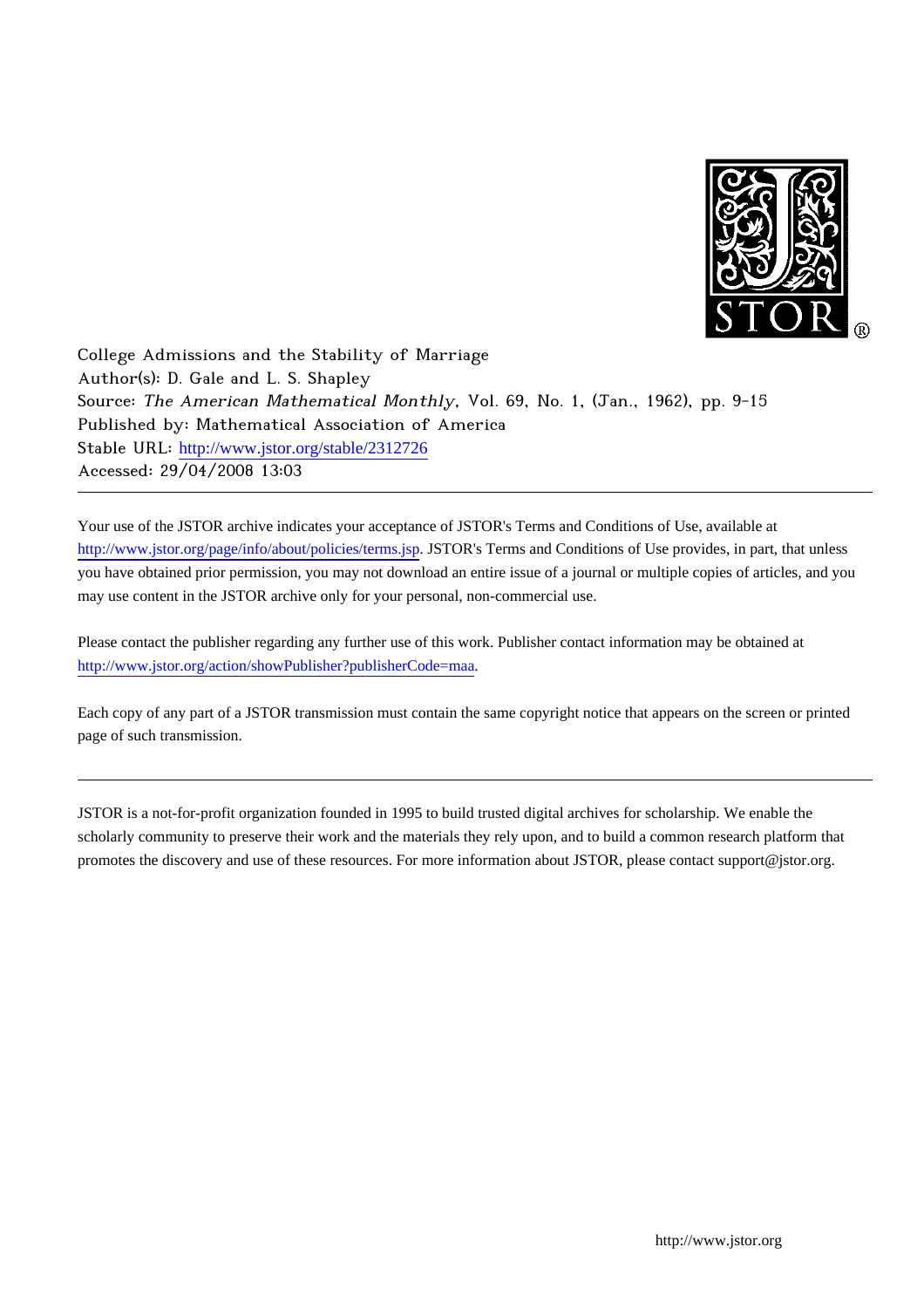#### COLLEGE ADMISSIONS AND THE STABILITY OF MARRIAGE

D. GALE<sup>\*</sup> AND L. S. SHAPLEY, Brown University and the RAND Corporation

**1. Introduction.** The problem with which we shall be concerned relates to the following typical situation: A college is considering a set of  $n$  applicants of which it can admit a quota of only  $q$ . Having evaluated their qualifications, the admissions office must decide which ones to admit. The procedure of offering admission only to the  $q$  best-qualified applicants will not generally be satisfactory, for it cannot be assumed that all who are offered admission will accept. Accordingly, in order for a college to receive  $q$  acceptances, it will generally have to offer to admit more than  $q$  applicants. The problem of determining how many and which ones to admit requires some rather involved guesswork. It may not be known (a) whether a given applicant has also applied elsewhere; if this is known it may not be known (b) how he ranks the colleges to which he has applied; even if this is known it will not be known (c) which of the other colleges will offer to admit him. A result of all this uncertainty is that colleges can expect only that the entering class will come reasonably close in numbers to the desired quota, and be reasonably close to the attainable optimum in quality.

The usual admissions procedure presents problems for the applicants as well as the colleges. An applicant who is asked to list in his application all other colleges applied for in order of preference may feel, perhaps not without reason, that by telling a college it is, say, his third choice he will be hurting his chances of being admitted.

One elaboration is the introduction of the "waiting list," whereby an applicant can be informed that he is not admitted but may be admitted later if a vacancy occurs. This introduces new problems. Suppose an applicant is accepted by one college and placed on the waiting list of another that he prefers. Should he play safe by accepting the first or take a chance that the second will admit him later? Is it ethical to accept the first without informing the second and then withdraw his acceptance if the second later admits him?

We contend that the difficulties here described can be avoided. We shall describe a procedure for assigning applicants to colleges which should be satisfactory to both groups, which removes all uncertainties and which, assuming there are enough applicants, assigns to each college precisely its quota.

2. The assignment criteria. A set of  $n$  applicants is to be assigned among  $m$ colleges, where  $q_i$  is the quota of the *i*th college. Each applicant ranks the colleges in the order of his preference, omitting only those colleges which he would never accept under any circumstances. For convenience we assume there are no ties; thus, if an applicant is indifferent between two or more colleges he is nevertheless required to list them in some order. Each college similarly ranks the students who have applied to it in order of preference, having first eliminated those appli-

<sup>\*</sup> The work of the first author was supported in part by the Office of Naval Research under Task NR047-018.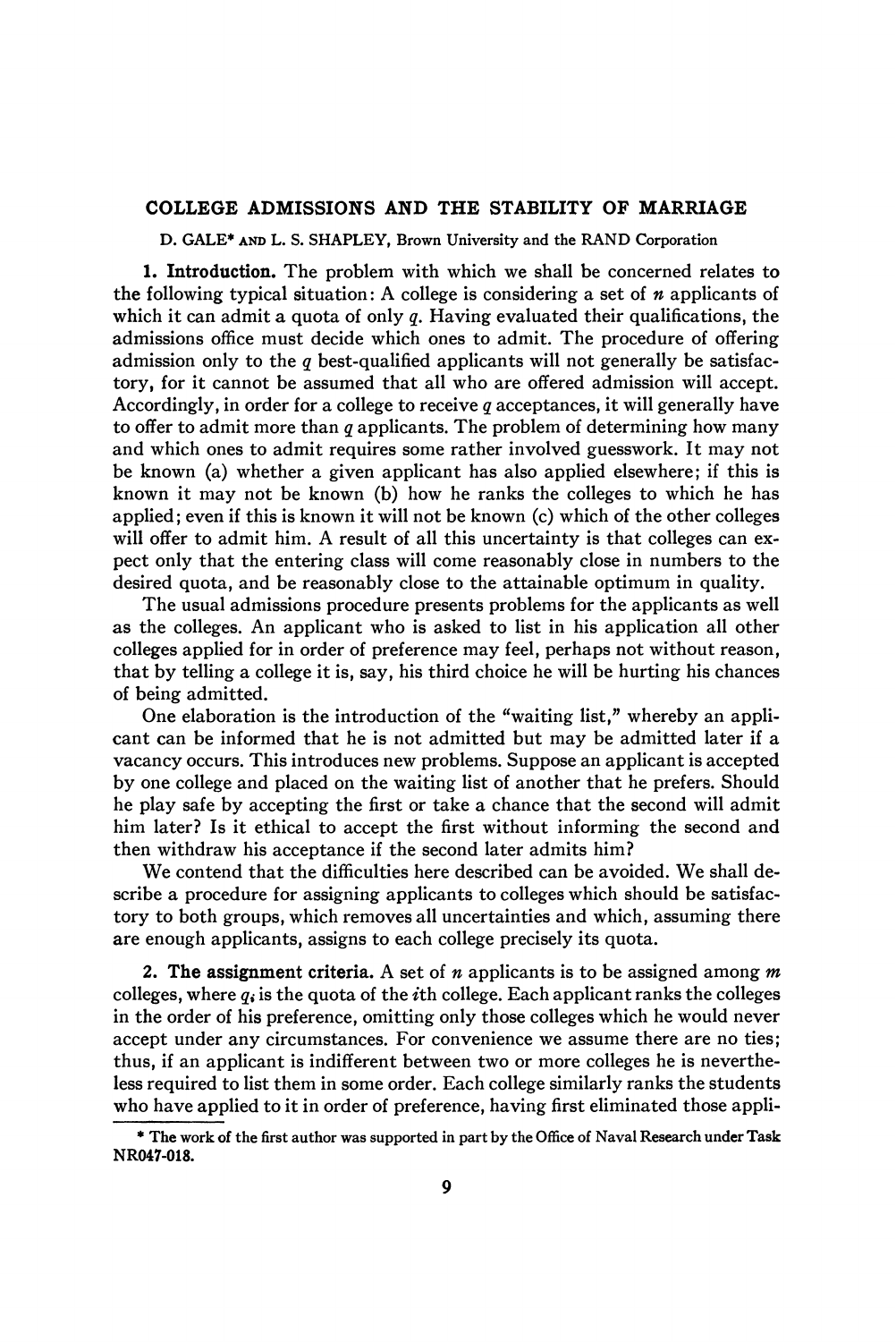cants whom it would not admit under any circumstances even if it meant not filling its quota. From these data, consisting of the quotas of the colleges and the two sets of orderings, we wish to determine an assignment of applicants to colleges in accordance with some agreed-upon criterion of fairness.

Stated in this way and looked at superficially, the solution may at first appear obvious. One merely makes the assignments "in accordance with" the given preferences. A little reflection shows that complications may arise. An example is the simple case of two colleges, A and B, and two applicants,  $\alpha$  and  $\beta$ , in which  $\alpha$  prefers A and  $\beta$  prefers B, but A prefers  $\beta$  and B prefers  $\alpha$ . Here, no assignment can satisfy all preferences. One must decide what to do about this sort of situation. On the philosophy that the colleges exist for the students rather than the other way around, it would be fitting to assign  $\alpha$  to A and  $\beta$ to  $B$ . This suggests the following admittedly vague principle: other things being equal, students should receive consideration over colleges. This remark is of little help in itself, but we will return to it later after taking up another more explicit matter.

The key idea in what follows is the assertion that—whatever assignment is finally decided on—it is clearly desirable that the situation described in the following definition should not occur:

# DEFINITION. An assignment of applicants to colleges will be called unstable if there are two applicants  $\alpha$  and  $\beta$  who are assigned to colleges A and B, respectively, although  $\beta$  prefers A to B and A prefers  $\beta$  to  $\alpha$ .

Suppose the situation described above did occur. Applicant  $\beta$  could indicate to college  $A$  that he would like to transfer to it, and  $A$  could respond by admitting  $\beta$ , letting  $\alpha$  go to remain within its quota. Both A and  $\beta$  would consider the change an improvement. The original assignment is therefore "unstable" in the sense that it can be upset by a college and applicant acting together in a manner which benefits both.

Our first requirement on an assignment is that it not exhibit instability. This immediately raises the mathematical question: will it always be possible to find such an assignment? An affirmative answer to this question will be given in the next section, and while the proof is not difficult, the result seems not entirely obvious, as some examples will indicate.

Assuming for the moment that stable assignments do exist, we must still decide which among possibly many stable solutions is to be preferred. We now return to the philosophical principle mentioned earlier and give it a precise formulation.

## DEFINITION. A stable assignment is called optimal if every applicant is at least as well off under it as under any other stable assignment.

Even granting the existence of stable assignments it is far from clear that there are optimal assignments. However, one thing that is clear is that the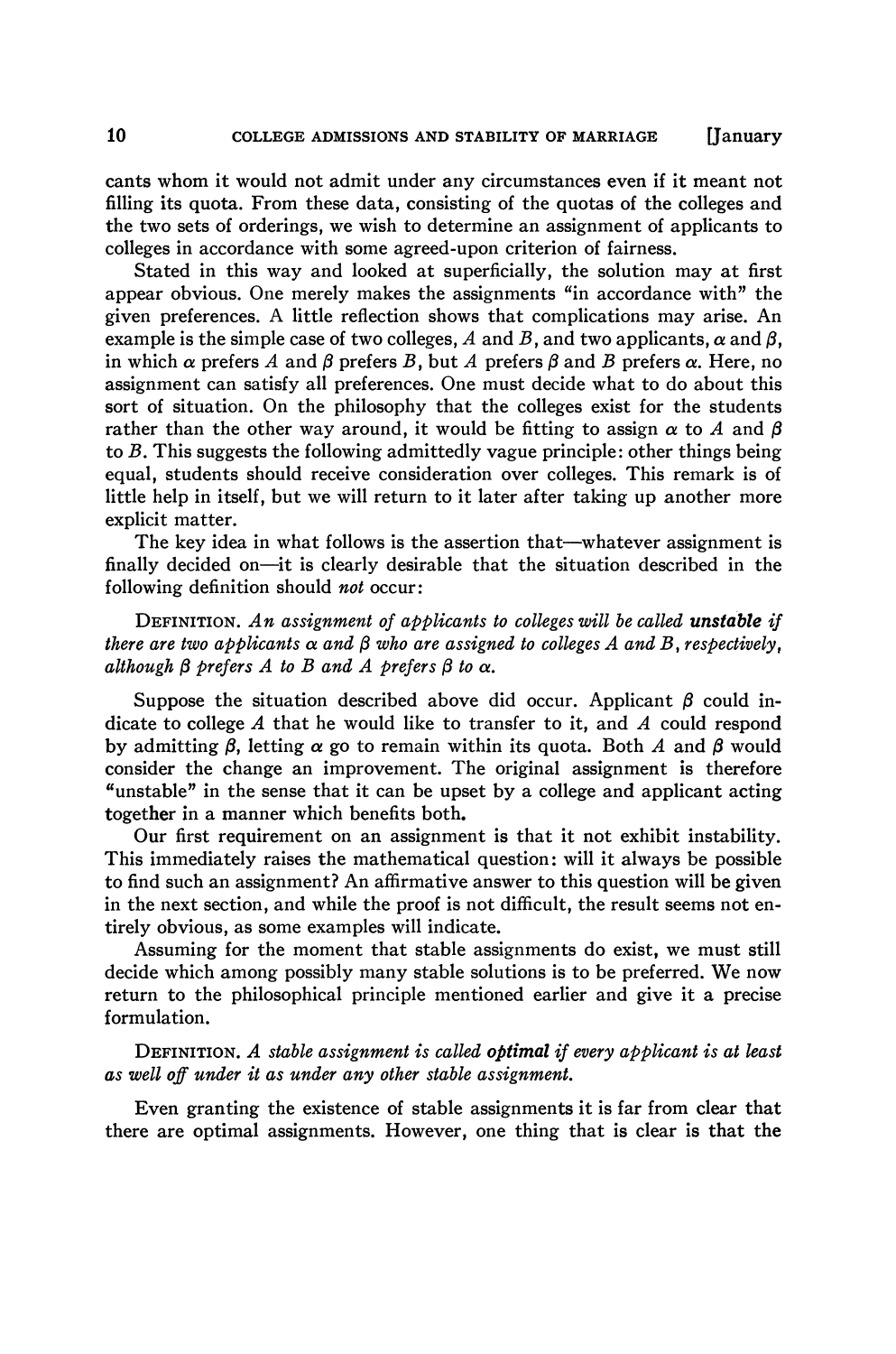optimal assignment, if it exists, is unique. Indeed, if there were two such assignments, then, at least one applicant (by our "no tie" rule) would be better off under one than under the other; hence one of the assignments would not be optimal after all. Thus the principles of stability and optimality will, when the existence questions are settled, lead us to a unique "best" method of assignment.

3. Stable assignments and a marriage problem. In trying to settle the question of the existence of stable assignments we were led to look first at a special case, in which there are the same number of applicants as colleges and all quotas are unity. This situation is, of course, highly unnatural in the context of college admissions, but there is another "story" into which it fits quite readily.

A certain community consists of *n* men and *n* women. Each person ranks those of the opposite sex in accordance with his or her preferences for a marriage partner. We seek a satisfactory way of marrying off all members of the community. Imitating our earlier definition, we call a set of marriages *unstable* (and here the suitability of the term is quite clear) if under it there are a man and a woman who are not married to each other but prefer each other to their actual mates.

QUESTION: For any pattern of preferences is it possible to find a stable set of marriages?

Before giving the answer let us look at some examples.

*Example* 1. The following is the "ranking matrix" of three men,  $\alpha$ ,  $\beta$ , and  $\gamma$ . and three women,  $A$ ,  $B$ , and  $C$ .

|          |      | В    | C    |
|----------|------|------|------|
| $\alpha$ | 1, 3 | 2, 2 | 3, 1 |
| β        | 3, 1 | 1, 3 | 2, 2 |
| $\gamma$ | 2, 2 | 3, 1 | 1, 3 |

The first number of each pair in the matrix gives the ranking of women by the men, the second number is the ranking of the men by the women. Thus,  $\alpha$ ranks A first, B second, C third, while A ranks  $\beta$  first,  $\gamma$  second, and  $\alpha$  third, etc.

There are six possible sets of marriages; of these, three are stable. One of these is realized by giving each man his first choice, thus  $\alpha$  marries A,  $\beta$  marries B, and  $\gamma$  marries C. Note that although each woman gets her last choice, the arrangement is nevertheless stable. Alternatively one may let the women have their first choices and marry  $\alpha$  to C,  $\beta$  to A, and  $\gamma$  to B. The third stable arrangement is to give everyone his or her second choice and have  $\alpha$  marry  $B$ ,  $\beta$  marry C, and  $\gamma$  marry A. The reader will easily verify that all other arrangements are unstable.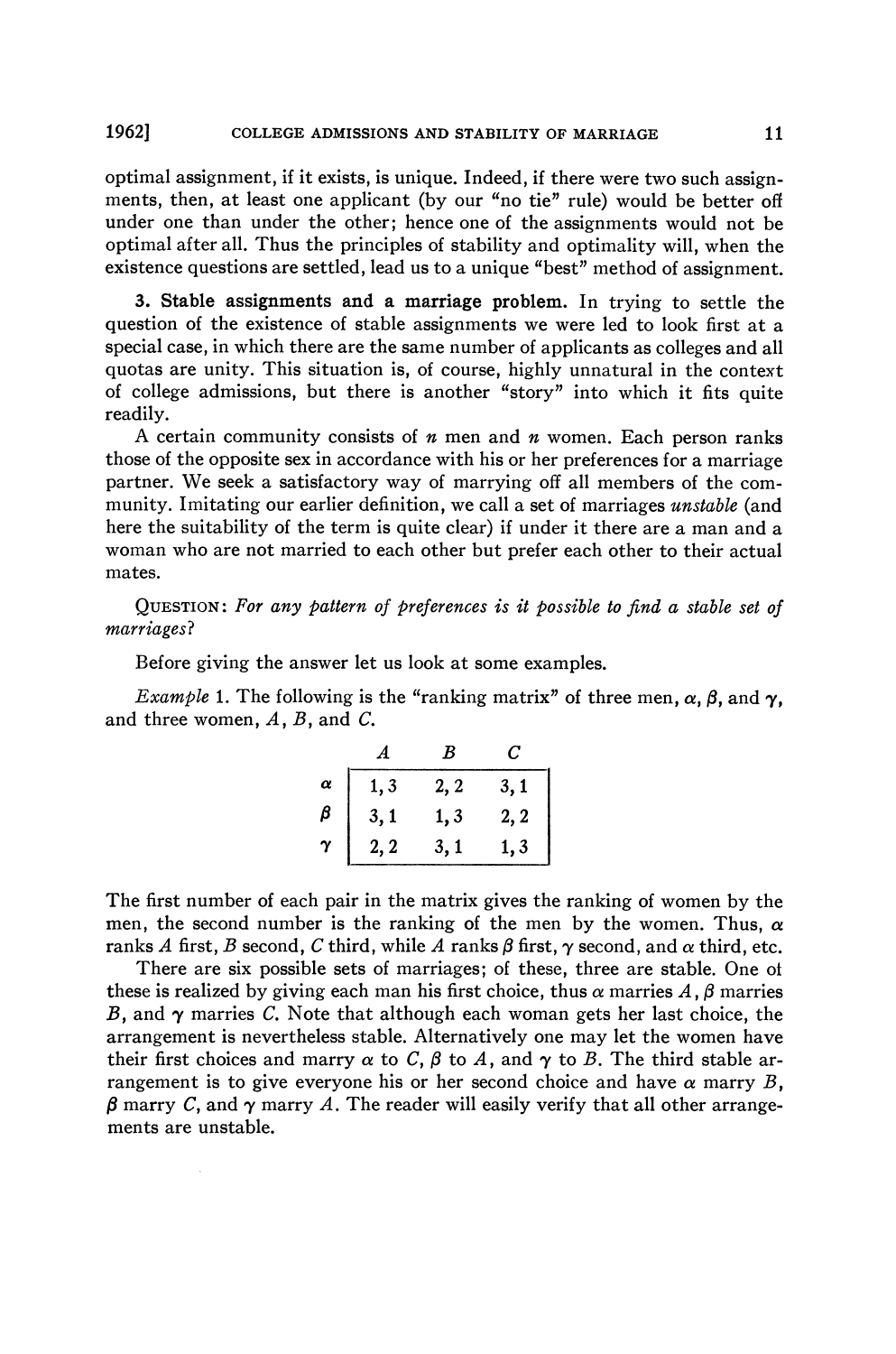Example 2. The ranking matrix is the following.

|          |                   | B                  | $\mathcal{C}^-$    | D     |
|----------|-------------------|--------------------|--------------------|-------|
| $\alpha$ | 1, 3              | 2, 3               | $\overline{(3,2)}$ | 4, 3  |
| β        | 1,4               | 4, 1               | 3, 3               | (2,2) |
| $\gamma$ | $\widehat{(2,2)}$ | 1,4                | 3, 4               | 4,1   |
| δ        | 4,1               | $\left(2,2\right)$ | 3,1                | 1,4   |

There is only the one stable set of marriages indicated by the circled entries in the matrix. Note that in this situation no one can get his or her first choice if stability is to be achieved.

Example 3. A problem similar to the marriage problem is the "problem of the roommates." An even number of boys wish to divide up into pairs of roommates. A set of pairings is called *stable* if under it there are no two boys who are not roommates and who prefer each other to their actual roommates. An easy example shows that there can be situations in which there exists no stable pairing. Namely, consider boys  $\alpha$ ,  $\beta$ ,  $\gamma$  and  $\delta$ , where  $\alpha$  ranks  $\beta$  first,  $\beta$  ranks  $\gamma$  first,  $\gamma$  ranks  $\alpha$  first, and  $\alpha$ ,  $\beta$  and  $\gamma$  all rank  $\delta$  last. Then regardless of  $\delta$ 's preferences there can be no stable pairing, for whoever has to room with  $\delta$  will want to move out, and one of the other two will be willing to take him in.

The above examples would indicate that the solution to the stability problem is not immediately evident. Nevertheless.

THEOREM 1. There always exists a stable set of marriages.

Proof. We shall prove existence by giving an iterative procedure for actually finding a stable set of marriages.

To start, let each boy propose to his favorite girl. Each girl who receives more than one proposal rejects all but her favorite from among those who have proposed to her. However, she does not accept him yet, but keeps him on a string to allow for the possibility that someone better may come along later.

We are now ready for the second stage. Those boys who were rejected now propose to their second choices. Each girl receiving proposals chooses her favorite from the group consisting of the new proposers and the boy on her string, if any. She rejects all the rest and again keeps the favorite in suspense.

We proceed in the same manner. Those who are rejected at the second stage propose to their next choices, and the girls again reject all but the best proposal they have had so far.

Eventually (in fact, in at most  $n^2-2n+2$  stages) every girl will have received a proposal, for as long as any girl has not been proposed to there will be rejections and new proposals, but since no boy can propose to the same girl more than once, every girl is sure to get a proposal in due time. As soon as the last girl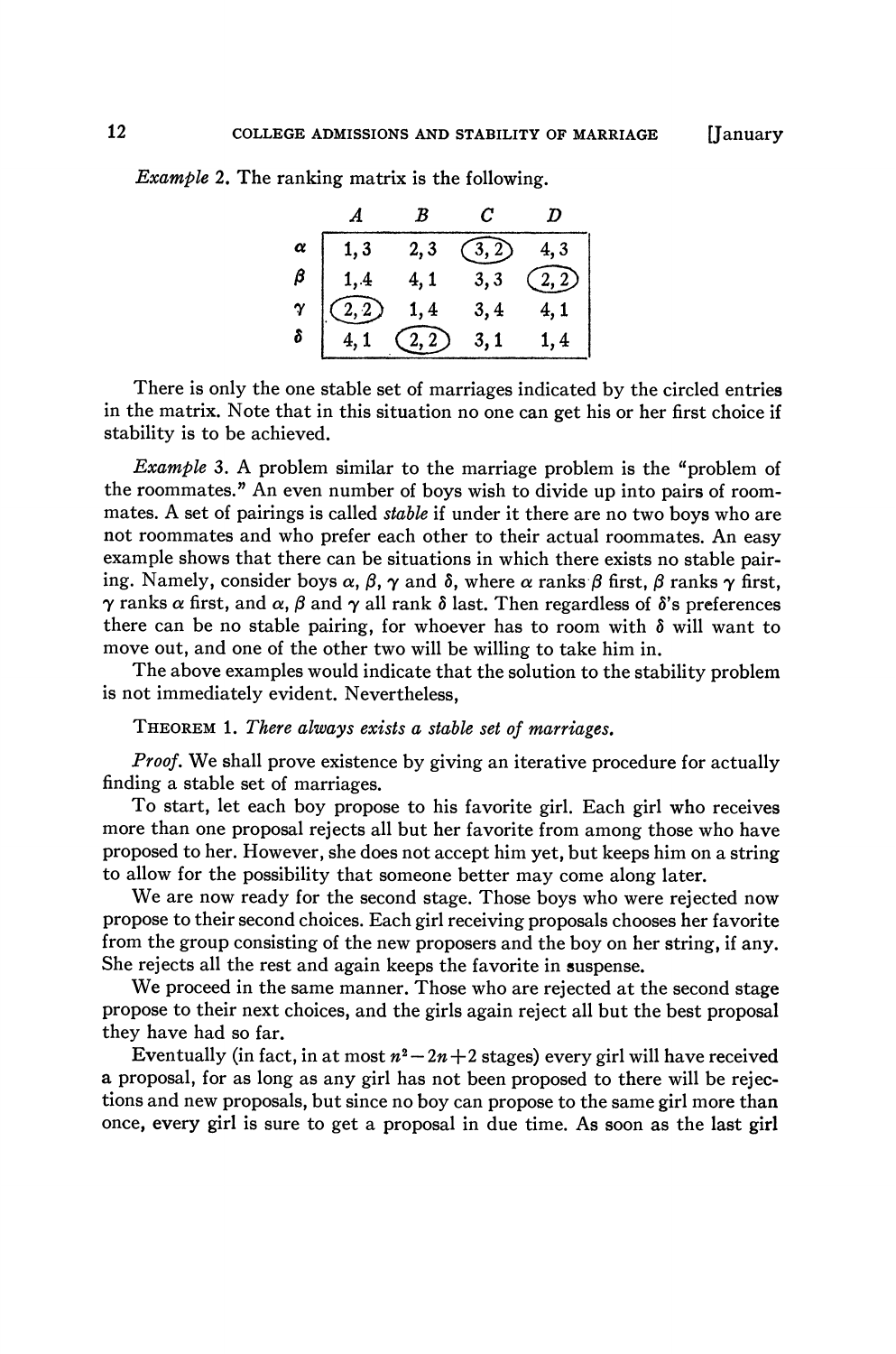#### 1962] COLLEGE ADMISSIONS AND STABILITY OF MARRIAGE

gets her proposal the "courtship" is declared over, and each girl is now required to accept the boy on her string.

We assert that this set of marriages is stable. Namely, suppose John and Mary are not married to each other but John prefers Mary to his own wife. Then John must have proposed to Mary at some stage and subsequently been rejected in favor of someone that Mary liked better. It is now clear that Mary must prefer her husband to John and there is no instability.

The reader may amuse himself by applying the procedure of the proof to solve the problems of Examples 1 and 2, or the following example which requires ten iterations:

|          | A    | B    | С    | D    |
|----------|------|------|------|------|
| $\alpha$ | 1, 3 | 2, 2 | 3, 1 | 4, 3 |
| β        | 1,4  | 2, 3 | 3, 2 | 4, 4 |
| $\gamma$ | 3, 1 | 1,4  | 2, 3 | 4, 2 |
| $\delta$ | 2, 2 | 3, 1 | 1,4  | 4, 1 |

The condition that there be the same number of boys and girls is not essential. If there are b boys and g girls with  $b < g$ , then the procedure terminates as soon as b girls have been proposed to. If  $b > g$  the procedure ends when every boy is either on some girl's string or has been rejected by all of the girls. In either case the set of marriages that results is stable.

It is clear that there is an entirely symmetrical procedure, with girls proposing to boys, which must also lead to a stable set of marriages. The two solutions are not generally the same as shown by Example 1; indeed, we shall see in a moment that when the boys propose, the result is optimal for the boys, and when the girls propose it is optimal for the girls. The solutions by the two procedures will be the same only when there is a unique stable set of marriages.

4. Stable assignments and the admissions problem. The extension of our "deferred-acceptance" procedure to the problem of college admissions is straightforward. For convenience we will assume that if a college is not willing to accept a student under any circumstances, as described in Section 2, then that student will not even be permitted to apply to the college. With this understanding the procedure follows: First, all students apply to the college of their first choice. A college with a quota of  $q$  then places on its waiting list the  $q$  applicants who rank highest, or all applicants if there are fewer than  $q$ , and rejects the rest. Rejected applicants then apply to their second choice and again each college selects the top  $q$  from among the new applicants and those on its waiting list, puts these on its new waiting list, and rejects the rest. The procedure terminates when every applicant is either on a waiting list or has been rejected by every college to which he is willing and permitted to apply. At this point each college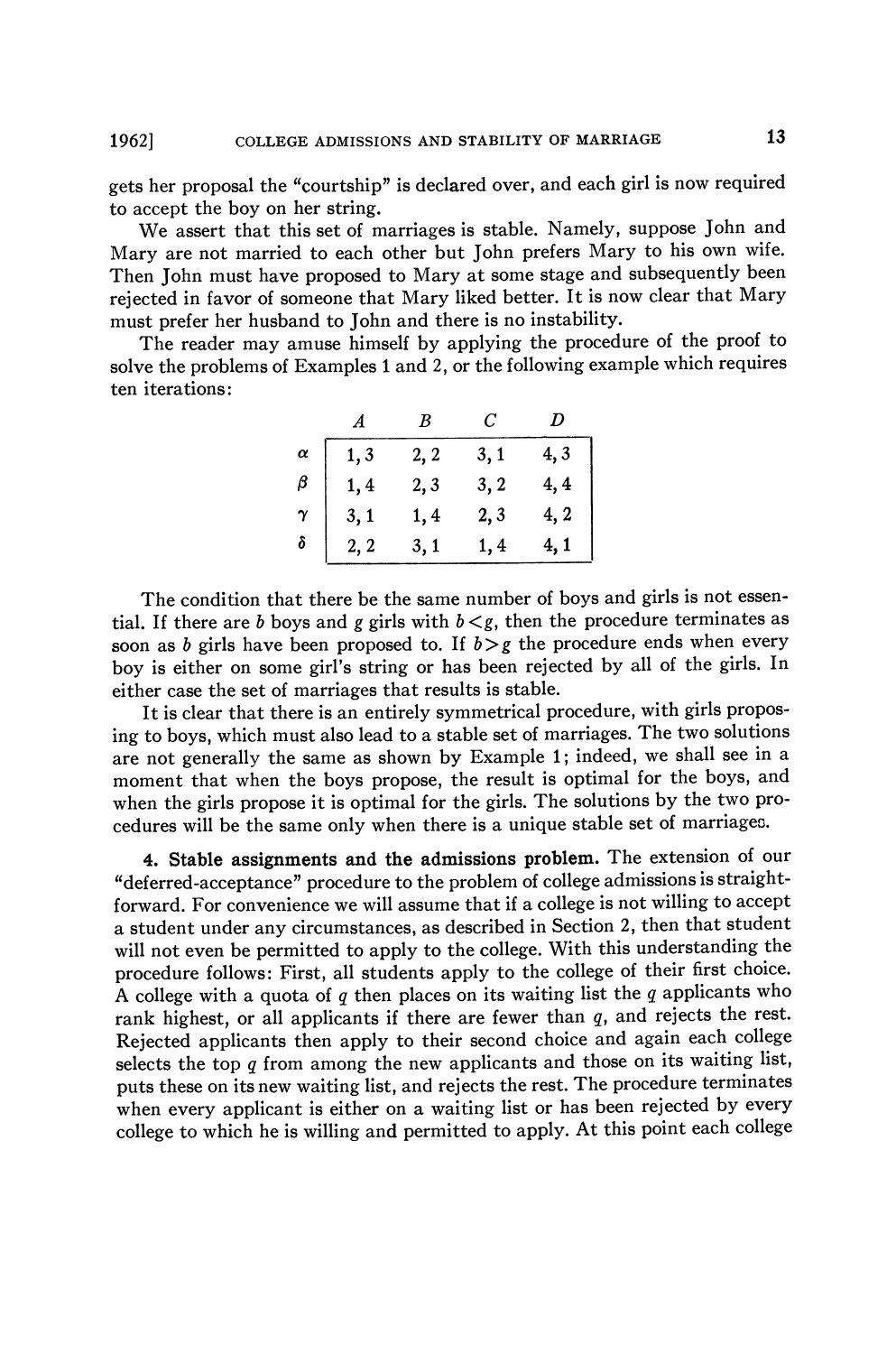admits everyone on its waiting list and the stable assignment has been achieved. The proof that the assignment is stable is entirely analogous to the proof given for the marriage problem and is left to the reader.

5. Optimality. We now show that the "deferred acceptance" procedure just described yields not only a stable but an optimal assignment of applicants. That is,

THEOREM 2. Every applicant is at least as well off under the assignment given by the deferred acceptance procedure as he would be under any other stable assignment.

*Proof.* Let us call a college "possible" for a particular applicant if there is a stable assignment that sends him there. The proof is by induction. Assume that up to a given point in the procedure no applicant has yet been turned away from a college that is possible for him. At this point suppose that college  $A$ , having received applications from a full quota of better-qualified applicants  $\beta_1, \dots, \beta_q$ , rejects applicant  $\alpha$ . We must show that A is impossible for  $\alpha$ . We know that each  $\beta_i$  prefers college A to all the others, except for those that have previously rejected him, and hence (by assumption) are impossible for him. Consider a hypothetical assignment that sends  $\alpha$  to A and everyone else to colleges that are possible for them. At least one of the  $\beta_i$  will have to go to a less desirable place than A. But this arrangement is unstable, since  $\beta_i$  and A could upset it to the benefit of both. Hence the hypothetical assignment is unstable and  $A$  is impossible for  $\alpha$ . The conclusion is that our procedure only rejects applicants from colleges which they could not possibly be admitted to in any stable assignment. The resulting assignment is therefore optimal.

Parenthetically we may remark that even though we no longer have the symmetry of the marriage problem, we can still invert our admissions procedure to obtain the unique "college optimal" assignment. The inverted method bears some resemblance to a fraternity "rush week"; it starts with each college making bids to those applicants it considers most desirable, up to its quota limit, and then the bid-for students reject all but the most attractive offer, and so on.

6. Concluding remarks. The reader who has followed us this far has doubtless noticed a certain trend in our discussion. In making the special assumptions needed in order to analyze our problem mathematically, we necessarily moved further away from the original college admission question, and eventually in discussing the marriage problem, we abandoned reality altogether and entered the world of mathematical make-believe. The practical-minded reader may rightfully ask whether any contribution has been made toward an actual solution of the original problem. Even a rough answer to this question would require going into matters which are nonmathematical, and such discussion would be out of place in a journal of mathematics. It is our opinion, however, that some of the ideas introduced here might usefully be applied to certain phases of the admissions problem.